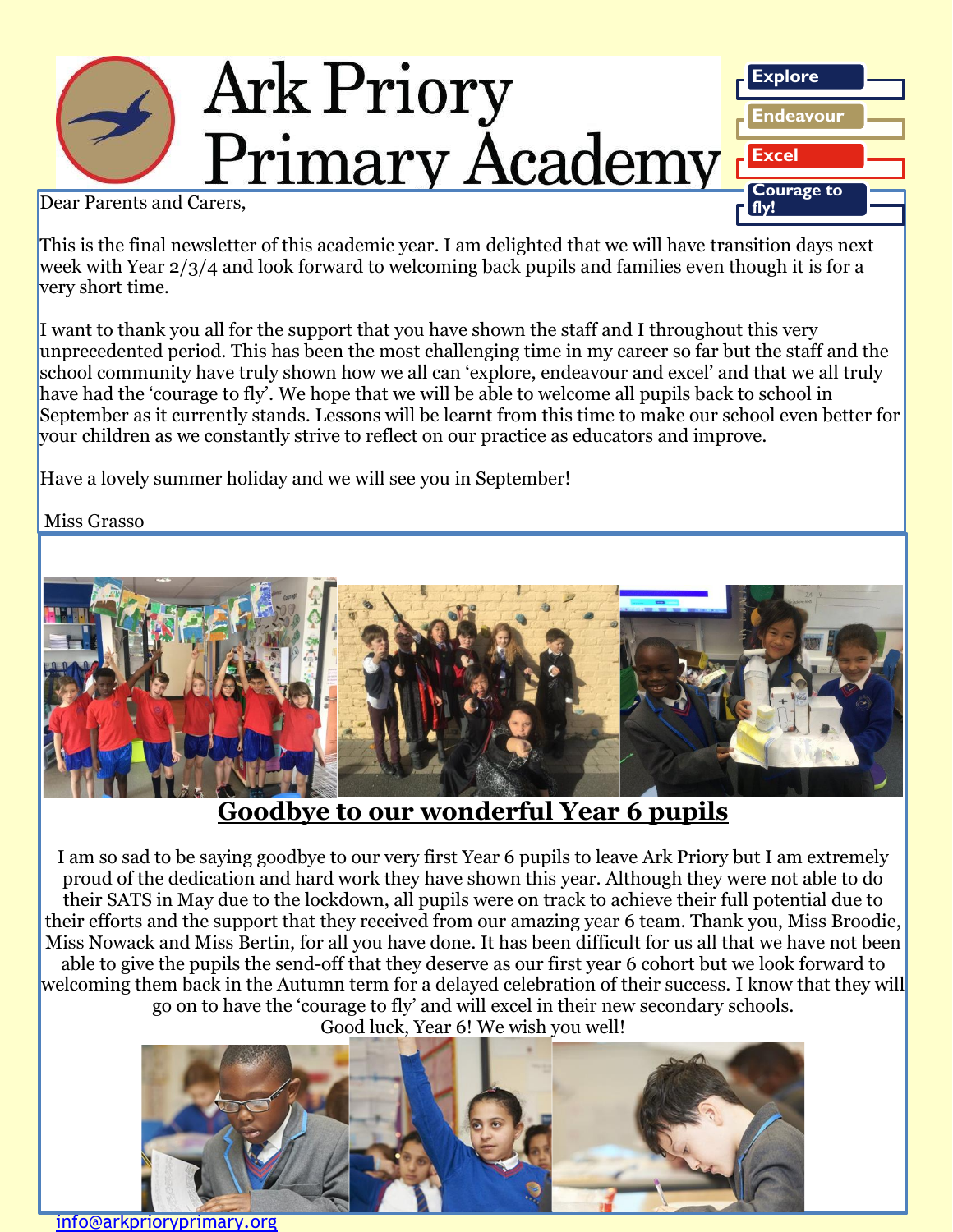### **Soca music melody!**

Ark Priory and other Ark schools from all across the network took part in creating a professional music video celebrating energetic and empowering carnival classics. We had so much fun in our Year 6 pods learning and creating dancing routines, singing the songs and connecting with others! You can watch the video here. Which Priory pupils can you spot?

<https://www.youtube.com/watch?v=XT7WgMeEMhM&feature=youtu.be>

## **Temporary School Street coming to Ark Priory Volunteers needed please!**

Our school has been selected to have a temporary School Street to help us help you to stay safe as you and your children travel to school each day. This will be a short closure of the area around our schoolto through traffic at the start and end of the school day, making the road less congested, safer, quieter, more pleasant place for you all. Residents will still have access, as will blue badge holders, but no other parents or carers will be allowed to drive into the street during the hours of operation. There will be a barrier placed at the closure to stop vehicles from entering the school street.

This is planned to begin in autumn term. Further information is available in the FAQs which was sent to families this week.

#### **Volunteers needed**

To help us deliver this wonderful scheme we are asking for volunteers. We are looking for parents, carers, residents<br>see assumenting parabolic to magazine the harding are a rate hasis, saak magnitude of aftermasm. All you or communty members to manage the barrier on a rota basis, each morning and arternoon. An you need to do is<br>to put the barrier in place on the road, stay with it during the closure period so you can move the barrier as nee be provided with guidance, a hi vis jacket and support from us here at the school. If you have time to support us, for one or more sessions, every week, please get in touch with Miss Chisnall on <u>[l.chisnall@arkprioryprimary.org](mailto:l.chisnall@arkprioryprimary.org)</u> by or community members to manage the barrier on a rota basis, each morning and afternoon. All you need to do is for permit holders to enter or leave the closure and put the barrier away at the end of the timed closure. You will 21<sup>st</sup> July with the following details:

- Name
- Child's name and class
- Phone number

Please include the days you are available, am or pm and how often you would like to volunteer e.g. mornings or afternoons, every day, every week. Thank you in advance!

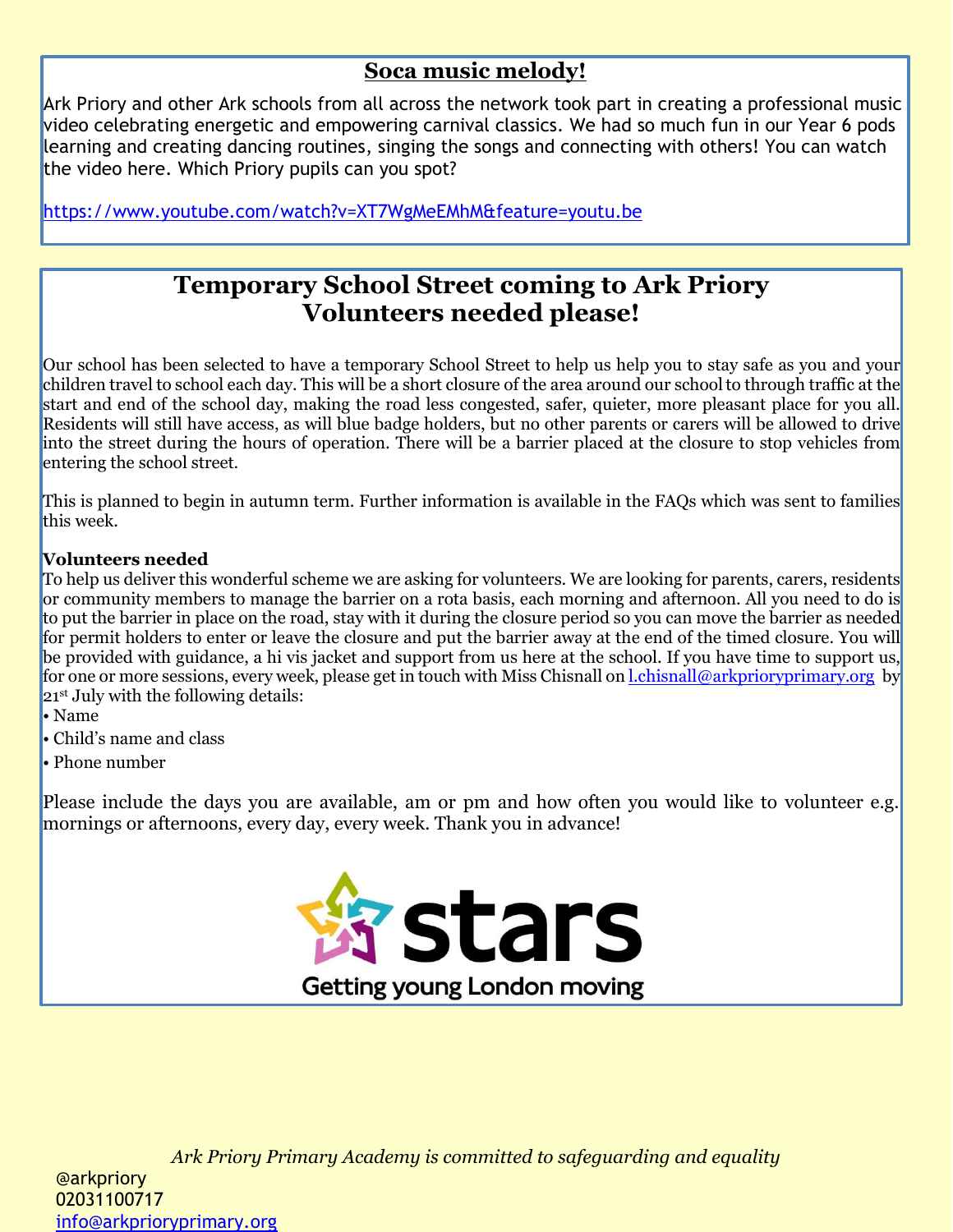*Change of class name- Henson class (Reception)*

We have decided to change 'Columbus' class for the next academic year to be named after a person who truly reflects our school values. After many conversations with the staff community, we agreed that the reception class would be renamed 'Henson' class after Matthew Henson, who ma

y have been the first person to reach the North Pole. He reached the Pole as a member of an expedition to the Arctic led by the explorer Robert E. Peary in 1909. You can learn more about him here: [https://video.nationalgeographic.com/video/00000162-9c2b-d53b](https://video.nationalgeographic.com/video/00000162-9c2b-d53b-ade2-dcef807e0000)[ade2-dcef807e0000](https://video.nationalgeographic.com/video/00000162-9c2b-d53b-ade2-dcef807e0000)





*Well done Margo!*

Margot has been awarded the Music Blue Peter badge!

She completed a very well written application form, where she had to write about playing the violin; her favourite music; and interview a family member or friend about their love of music. We are delighted that she has received such a prestigious award- a well-deserved recognition for her hard work.

# **Notices from APPAA\***

**Follow us on Twitter @APPAA\_ArkPriory Contact us at [appaacommittee@gmail.com](mailto:appaacommittee@gmail.com)**

\*APPAA is ARK Priory's Parents' Association, run by the school's parents and carers to **raise funds, hold events, and bring our academy community together**. All Ark Priory parents and carers **are automatically members** of the association because you are members of the community.

**If you want to know how you can get involved or help out in any way then drop us a mail at the email above. We are all busy people, but working together as a team of carers, dads and mums we can make great things happen for our school and our children.**

#### **The Wishing Tree 2020/2021 - THE OFFICIAL LAUNCH**

#### **The Wishing Tree 2020/2021 is here!**

The Wishing Tree is a hands-on parent initiative to fulfil teachers' 'Wish Lists' of additional resources they would love to see inside the classrooms for which the school budget does not allow. This year we aim to raise approximately £3,250 (and initial donations are already in!), which would enable us to buy everything on the teachers' lists. Please see the attachments to the newsletter for full details of how it works, and all the items we are hoping to buy for each year group and department.

**What has changed:**

*Ark Priory Primary Academy is committed to safeguarding and equality* 

@arkpriory 02031100717 [info@arkprioryprimary.org](mailto:info@arkprioryprimary.org)